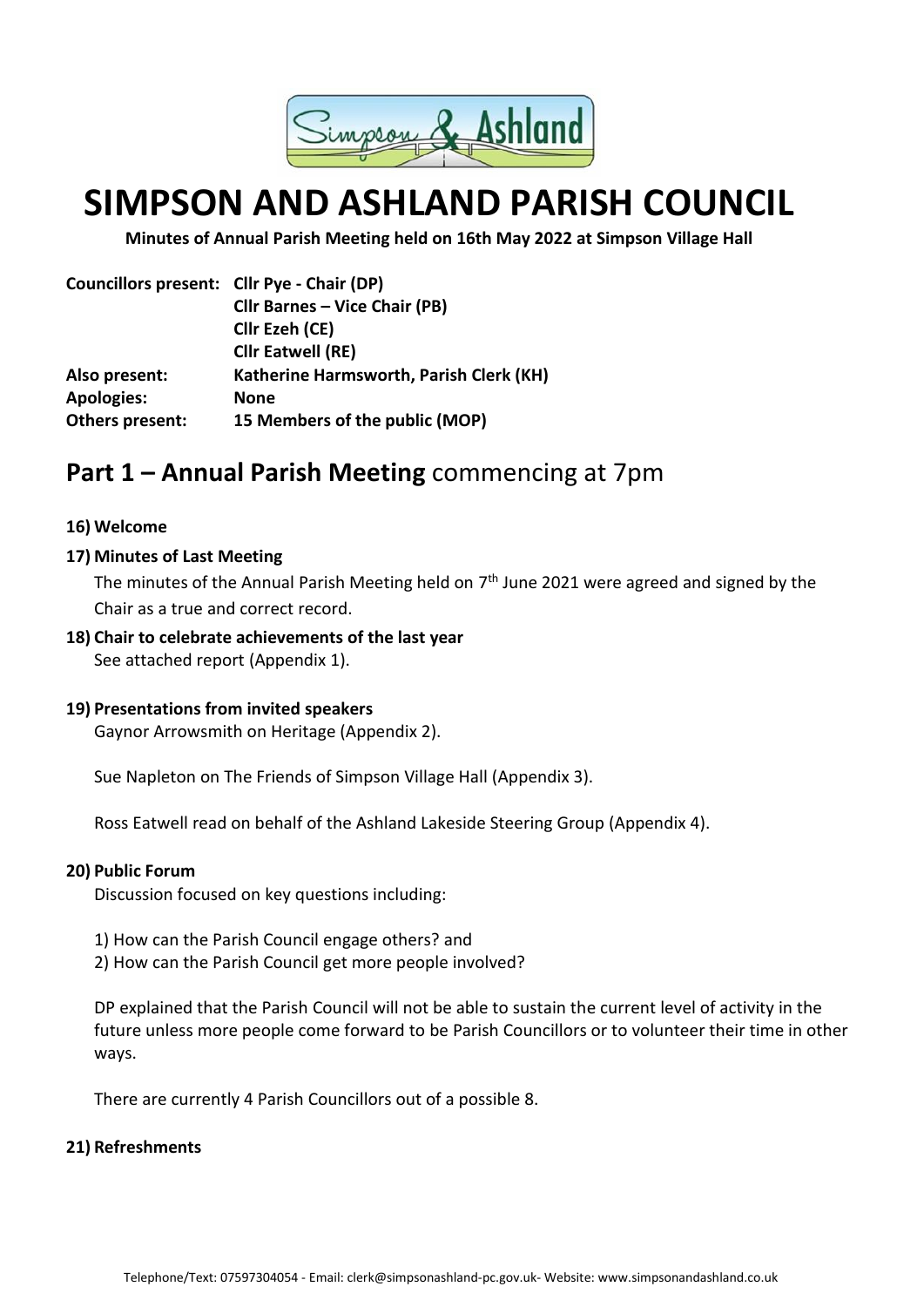# **Part 2 – Annual Meeting of the Council** commencing at 8pm

#### **22) Introductions and Apologies for Absence**

None received.

### **23) To Appoint Chair for 2022/23**

David Pye confirmed he was willing to stand again. No other nominations were made. The Parish Council unanimously supported this nomination and Cllr Pye is the new Chair for the forthcoming year. The Declaration of office was signed at the meeting.

### **24) To Appoint Vice Chair for 2022/23**

Peter Barnes confirmed he was willing to stand again. No other nominations made. Parish Council unanimously supported this nomination and Cllr Barnes is the new Vice Chair for the forthcoming year.

#### **25) Specific Declarations of Interest**

No change to current declarations in place.

#### **26) Minutes of Last Meeting**

The minutes of the last annual meeting of the council held on 8th May 2021 were received and signed as a correct record.

#### **27) Finance Report and Discussion**

- a) Payments made between  $29<sup>th</sup>$  January 2022 and  $30<sup>th</sup>$  April 2022 were reviewed and approved.
- b) The financial summary for 2021/22 was reviewed and approved.
- c) It was agreed to transfer £27000 from the current account to the reserve account.
- d) It was agreed to use the bank account that was previously for the S106 funds, as a dedicated bank account for Simpson Village Hall Hire and Ashland Lakeside Hire.

### **28) Asset Register**

a) The Asset Register as of  $31<sup>st</sup>$  March 2022 was agreed.

#### **29) Audit**

- a) The report from the Internal Auditor was received and approved.
- b) The following recommendations and actions needed from the Internal Audit Report were agreed:
	- (1) "Steps should be taken to ensure that risk assessment forms part of the regular meetings and is included as a regular agenda item" – Action is: To update risk assessment and agree at the next meeting and to review at least yearly.
	- (2) "Councillors should ensure that when invoices are presented for payment that they bear evidence of physical review" – Action is: The Finance Councillor to check a sample of invoices and receipts prior to every meeting of the PC.
	- (3) "Consideration should be given as to whether the small items of equipment with small value should be included in the register of assets" – Action is: To update the asset register removing items of small value and mark these on an inventory list instead.
- c) The questions on the Annual Governance Statement were considered and agreed.
- d) The Accounting Statement Figures were considered and agreed.
- e) The dates of the Exercise of Public Rights as 1/6/22 to 14/7/22 were noted.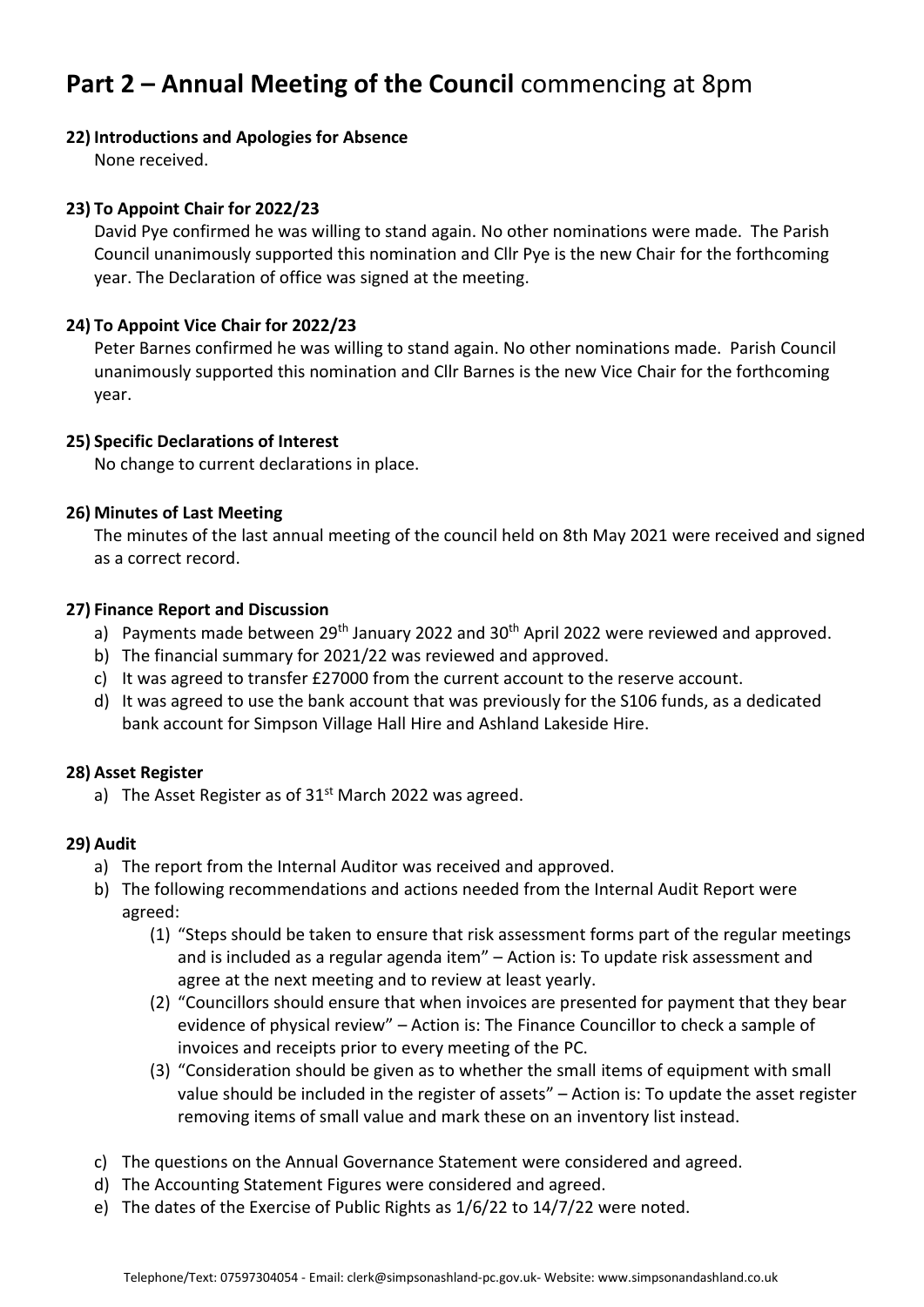### **30) Planning Applications**

- a) 22/00461/FUL 103 Simpson The PC returned a response of no comment.
- b) 22/00399/FUL 47 Old Groveway The PC returned a response of no comment and MKC have since refused the application.
- c) PB reported that he had just been notified of a new application (22/01230/HOU) for 426 Simpson. This is a revision to application 21/02173/FUL and includes changes to external materials, removal of window from side extension, addition of roof lights, gravel driveway, steps up to front porch, and installation of log burner and flue.
- d) PB reported that there had been irregularities in the last planning application for Five Acres and this meant that it has been rejected. New plans are expected to be submitted.

#### **31) Open Space**

- a) RE gave an update on Open Space. The mowing scheme for Simpson was agreed with Serco in March and is now under way on a regular  $3 - 4$  week cycle. Serco have the contract until 2023 when a new contract will begin. This contract is currently out to tender.
- b) RE gave an update on the Canal towpath. He has been in discussions with the Canals and River Trust and is hoping to continue the resurfacing works with volunteers in the Autumn.
- c) The Simpson Garden Group have volunteered to help with the maintenance of the flower beds surrounding the war memorial. It was agreed that the PC would cover the cost of some compost to enable this.

#### **32) Ashland Lakeside**

- a) RE gave an update on the current situation at Ashland Lakeside. He thanked Andrew Armes, the Architect and Project Manager and the Steering Group for their continued efforts on the project. He explained that there are a few decisions that need to be made with the project. One of the external shutters was damaged in the storms in February and a tougher replacement must be agreed upon. RE also explained that the cladding is very expensive, and an alternative solution would be to use vegetation to soften the look of the building instead. The Parish Council agreed to pursue a more cost effective and eco-friendly alternative to the cladding. RE is having a meeting with the Parks Trust on 23<sup>rd</sup> May to discuss the landscaping. MK College have been volunteering their time to help with the project and have done a fantastic job. It was agreed that PB would draft some letters to send out to the college tutors and students to thank them for their efforts.
- b) It was agreed that RE will discuss the cladding and external shutters with Andrew Armes, the Architect and MKC and then amended plans will be submitted. Once alternative cladding and shutters have been researched a more accurate budget can be agreed upon.
- c) It was agreed that it is not currently possible to set a date for the opening event and this will be reviewed as the project moves forward.

### **33) Simpson Village Hall (SVH)**

- a) Payments and receipts were reviewed for SVH and it was shown that a profit of £393.50 was made in April 2022.
- b) DP thanked the Friends of Simpson Village Hall for all their continued hard work in helping to run and maintain the building.
- c) RE gave an update on the Electrical Installation Condition Report that was done on SVH. It showed that some maintenance needs completing to ensure it complies with new regulations. The work includes needing a new consumer unit and having the lighting circuit redone. RE has received 2 quotes back and is awaiting a third. The PC have agreed to choose the best value quote via email once it comes in and report it as a delegated decision.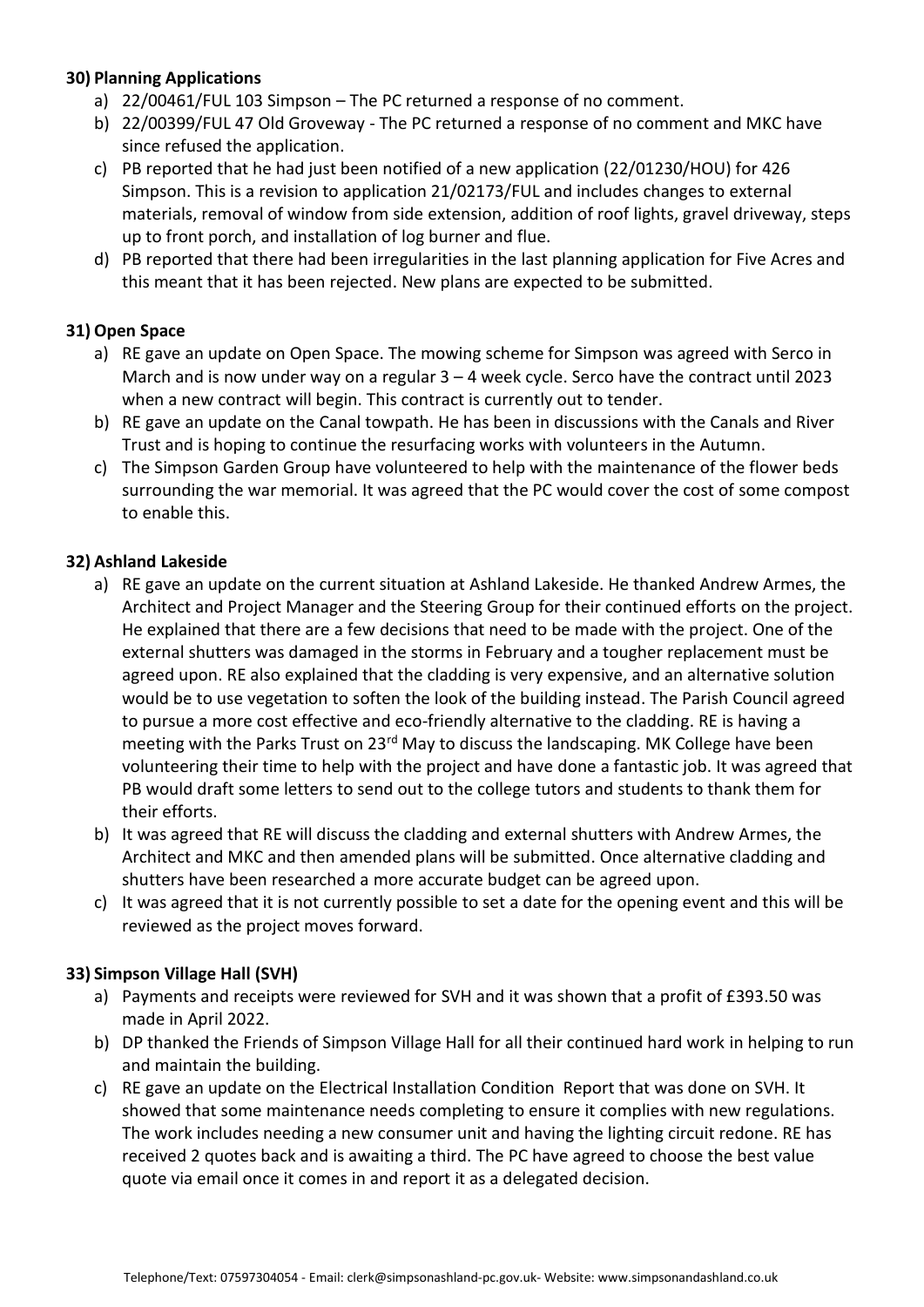#### **34) Young People**

- a) It was agreed to commission the Play Rangers from Woughton Community Council to provide summer play sessions in the same format as last year. They will be held at Charles Warren Academy at a cost of £1000 for 5 weeks (Fridays 22nd July 5th, 12th, 19th & 26th August 2022).
- b) Charles Warren Academy have asked if the Parish Council could recommend anyone to be a community representative on their Parent and Community Board. The PC will consider this and respond accordingly.

#### **35) Review of Delegated Decisions**

The following delegated decisions were reviewed and agreed:

- a) Equipment and cleaning supplies were bought from Hygiene Supplies online for Ashland Lakeside totalling £386.
- b) Equipment for Ashland Lakeside was bought from Amazon totaling £145.30.
- c) It was decided to grant Alarum Productions (a non-profit organisation) free hire of Simpson Village Hall on 20th May to show their theatre production 'I Dig Canals' to local residents.

## **36) To note that the next meeting of the Full Council will be held on Monday 5th September.**

**The meeting closed at 21:35.**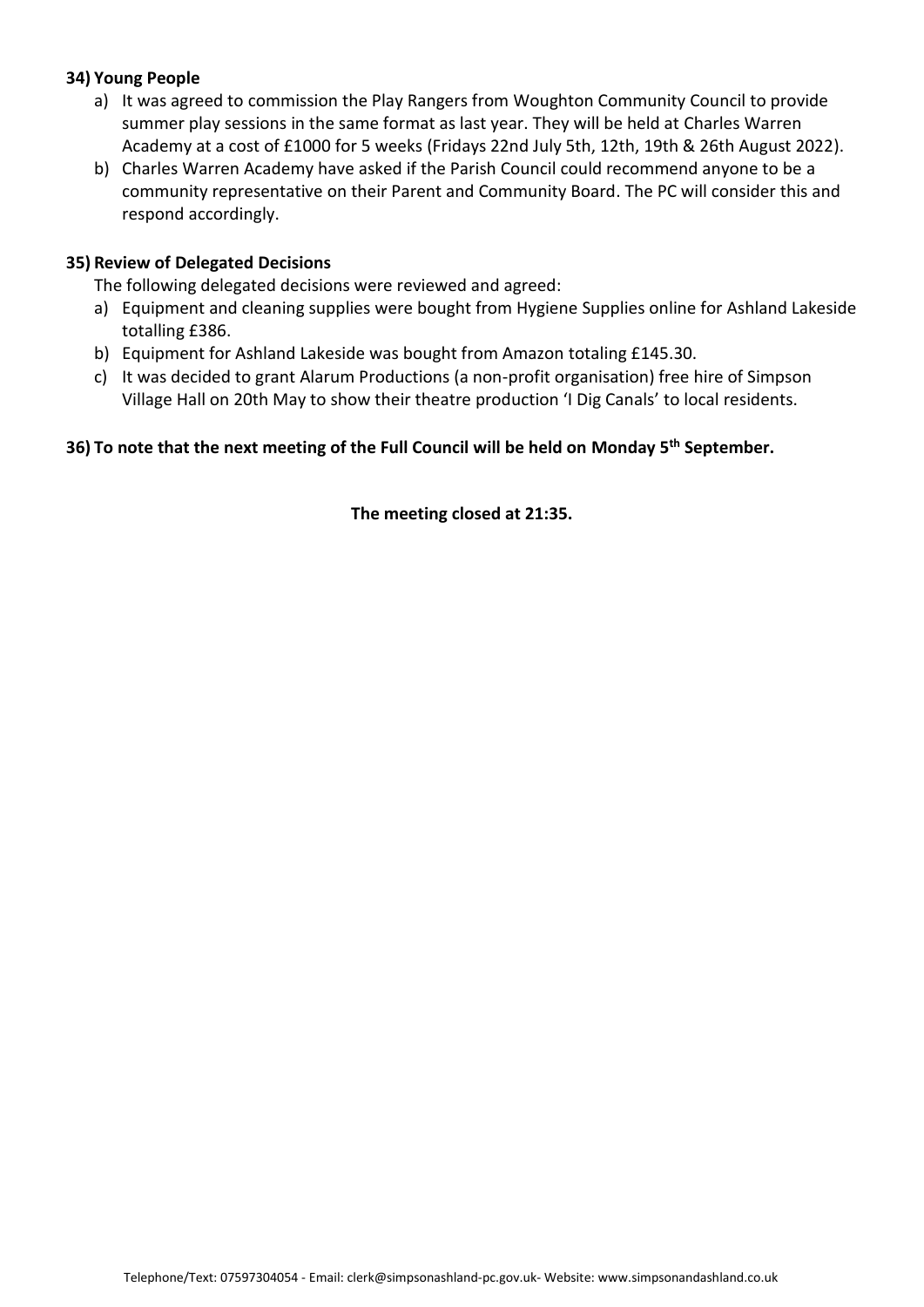# **Appendix 1 –**

## **The Chair of Simpson & Ashland PC**

A very warm welcome to this, the annual parish meeting- the first one that we have held indoors at least since 2019! And this is the point in the year, where we look back at what has been achieved and also look forward to the next twelve months or so. And I thought it worth just reflecting on the role of the Parish Council. Given the pandemic, the dreadful events unfolding on a daily basis in Ukraine and the cost of living and other crises that we are in, these are indeed interesting and challenging times. And given all these huge issues it would, and indeed, be very easy to question what is the role and purpose of your Parish Council for when you look at the stark facts:

- We have very little 'power' in the sense of being able to effect huge change- basically our powers are around setting the annual level of precept (the amount that is taken to fund the PC as part of your Council Tax payment) and providing grant to local communities
- We have a modest precept in relation to some councils- as you can see in the Financial Papers that you have seen in the pack of documents that has been put together for the meeting today
- We have a clerk (and I would like to formally say thank you to Katherine, our clerk, for all her sterling efforts over the past year) who works up to 8 hours per week and has to ensure that we comply with all the regulations that are required of us as a publicly accountable and indeed democratically elected body
- We have four members (out of a possible total complement of 8) who give of their time freely and in legal terms work with 'neither fear nor favour' – and I would like to thank all members of the PC for what they have done and continue to do, to make this great part of MK a better place for all of us to live

And so this is what the PC looks like on paper but I hope you will agree that the situation locally is different- you might not always agree with everything that the PC does or indeed some of the approaches that it takes but we are your most local of councils- hyper local is now apparently the terminology- and we work on your behalf on issues and challenges that you are facing. And we are not driven by political aims or indeed the lure of public office, but rather the desire to make things better locally as far as we can, and importantly to be an advocate for Simpson & Ashland and in this we work with our local ward members, council officers and other local actors and agencies to ensure that your views, concerns and thoughts are heard at a wider level and to this end we are seen in MK as 'a council that punches above its weight'.

But we cannot do this without you in this room this evening and indeed many others who could not join us tonight, so thank you for all that you contribute for together, I think we do make a positive difference, as far as we can, to the local area. Clearly there have been setbacks and disappointments over the last year (the planning decision around Five Acres for example) but there have also been lots of times when the community has come together, as, for example:

- The Spring 2022 events
- Simpson in Bloom and the work of the garden Group locally
- Heritage activity
- Newsletter and monthly e-bulletin drafting and delivery
- Neighbourhood Watch
- Tuesday Coffee & Chat
- The watering of newly planted trees and bushes
- Litter picking
- Telephone/Text: 07597304054 Email: clerk@simpsonashland-pc.gov.uk- Website: www.simpsonandashland.co.uk • Canal towpath maintenance activity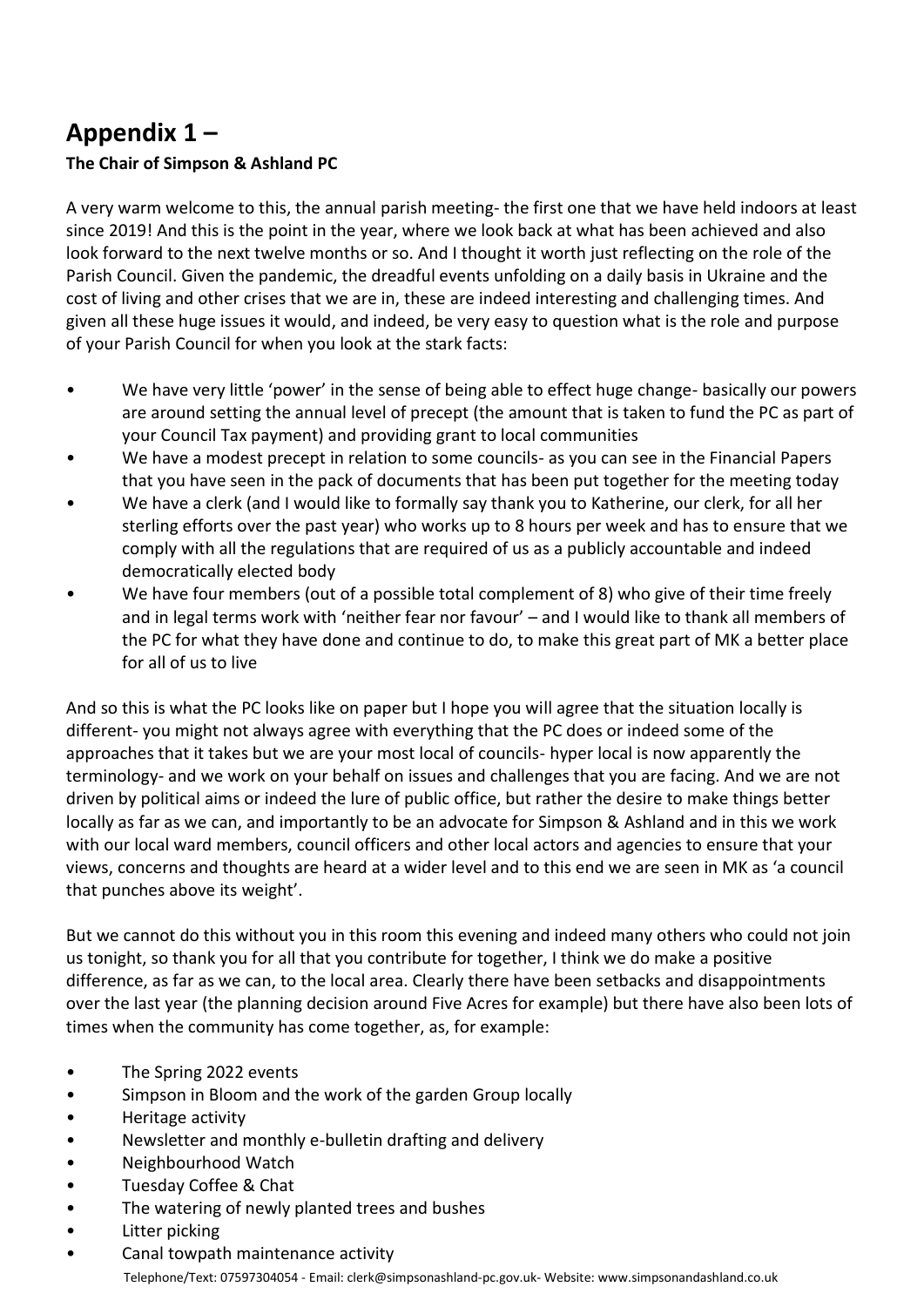- Street Champions
- Community Energy approaches
- Input to SAPC consultations on planning, traffic, roads, etc
- Traffic monitoring
- Input to the ongoing DRT issues
- Helping to reopen SVH and the huge amount work done here; and
- The enormous efforts of all involved in the development of Ashland Lakeside- Andrew the architect, the local Steering Group members and everyone else involved in ensuring the completion of that new community space and the opening later in the year

As well as this, SAPC acts on behalf of residents in its links that it has with ward members and responding to individual concerns, managing the SERCO contract, liaising with ward members and other agencies (thinking here, the work that we continue to do with Guinness and the developer and Anglian Water on drainage and flooding) to ensure that resident issues and challenges are addressed- so all that stuff that goes on below the radar.

And that is a really long list of what has been achieved over the last 12 months and indeed much of this will continue going forward over the next twelve months with, for example, the opening of Ashland Lakeside and, I imagine, the development of Five Acres, and there will no doubt be change and challenge but we will work together to face this. And what we hear is that, as a community, Simpson & Ashland are welcoming and open and I know that, for example we will be very welcoming to residents who will be moving into Five Acres, despite the concerns we have expressed about the development itself.

And at this time of looking back I just want to pause, for us to remember those members of our community that are no longer with us- it has been a very hard time for many families and individuals over the last couple of years and I know that the community has come together to support and look out for each other when members have experienced grief and loneliness. And today, I just want to mention formally, as this is the PC Annual Meeting, two former members of the council- Cllr John Napleton and Cllr Carole Baume. Their commitment, drive and determination to supporting this great part of MK was unstinting and we remember them know.

Also, as I mentioned, we are now four members of the council and so I wanted to thank Cllr Sheila Thornton for everything that she achieved whilst on the council and I am sure we all join in wishing her and Mike all the best for the next stage of their life- currently on a canal boat in CMK!

But this is also about capturing your views on what the PC could and might do in the future (over and above what we have to do to keep us legal) and so to this end we have a number of short presentations that we hope will act to stimulate discussion going forward:

- 1. SVH- Sue
- 2. Heritage activity- Gaynor
- 3. Ashland Lakeside- Report and discussion focusing on how to manage the community facilities going forward.

So in conclusion, just to say thank you again!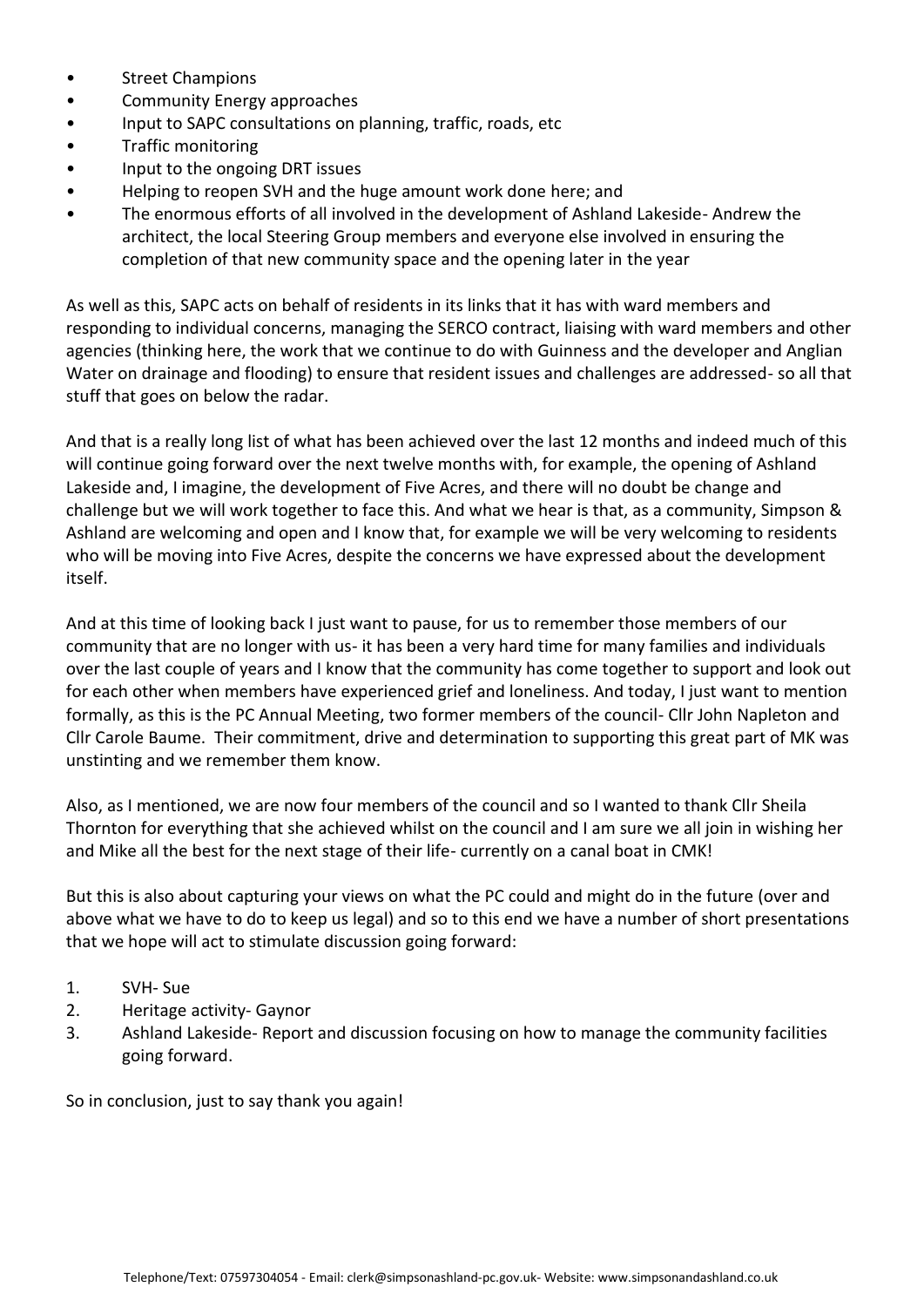# **Appendix 2**

## **Gaynor Arrowsmith on Heritage**

Gaynor thanked the Parish Council for agreeing to fund the new projector screen that is now in situ in Simpson Village Hall and was used in February to host a well-attended talk on the artist Lowry. Gaynor showed 50 historical postcards of Simpson and explained that Simpson History Group are starting a new project with the aim to get a photographic record of Simpson now to compare to the historical ones. This will also enable a digital record of the Village from the past compared to now. This project will tie in with the MK Heritage Open Days on 17th and 18th September. Simpson Village Hall will be open to the public from 2-6pm for refreshments and a slideshow will show all the photos collected. Around 3pm each day there will be a guided walk of Simpson led by Peter Barnes.

# **Appendix 3**

**Sue Napleton on behalf of The Friends of Simpson Village Hall**

When the lockdown was lifted in Autumn 2021, a group of Simpson residents, led by Parish Councillor Sheila Thornton, formed The Friends Of Simpson Village Hall to re-open the Hall. None of the group wanted a formal committee structure as our agreed brief was to get the hall into working order and the running and maintenance should be undertaken by others.

Unfortunately, the Village Hall had suffered from being closed over the lockdowns and needed significant funds and serious work to be spent to bring it back into use.

There were problems with the roof, resulting in damp coming through the ceiling. Also the boiler had to be replaced. The hall was also in need of serious cleaning and re-decorating, both inside and out. The Friends set about cleaning the hall, painting the walls, clearing all the old papers and equipment, and externally, painting the railings and woodwork and highlighting the steps for safety. A substantial sign for the front of the building was also obtained and installed.

There was significant administration work to be done. The asset inventory was updated along with various policies such as health and safety and covid regulations. We had to produce rules and advice for users and also a new charging regime.

We are keen to attract new residents and those with children as our current demographic is older people. Child sized chairs and tables were purchased to make the hall more user friendly.

There is difficulty in that we are unable to raise funds for the hall currently. In order to do so we need to become a registered charity. The Friends, bearing in mind their stated aim to get the hall back into use, do not feel able to take on the task of applying for charitable status. We hope that other interested residents take up the gauntlet.

With valuable help from the Parish Clerk, the Friends manage opening and closing the Hall. They also clean up after events and check on the facilities regularly. The Friends have also organized events with the specific aim of advertising the Hall and attracting the community to see the facilities and hopefully arrange events of their own. To date the Tuesday Group has been restarted, although the Saturday quizzes (except occasionally) seems very happy to remain in the Church where they have been during the lockdown. We are able to offer pilates. The Simpson Garden Group is now in full swing once again. There was a talk on the artist Lowry, which was extremely well attended, organized by Gaynor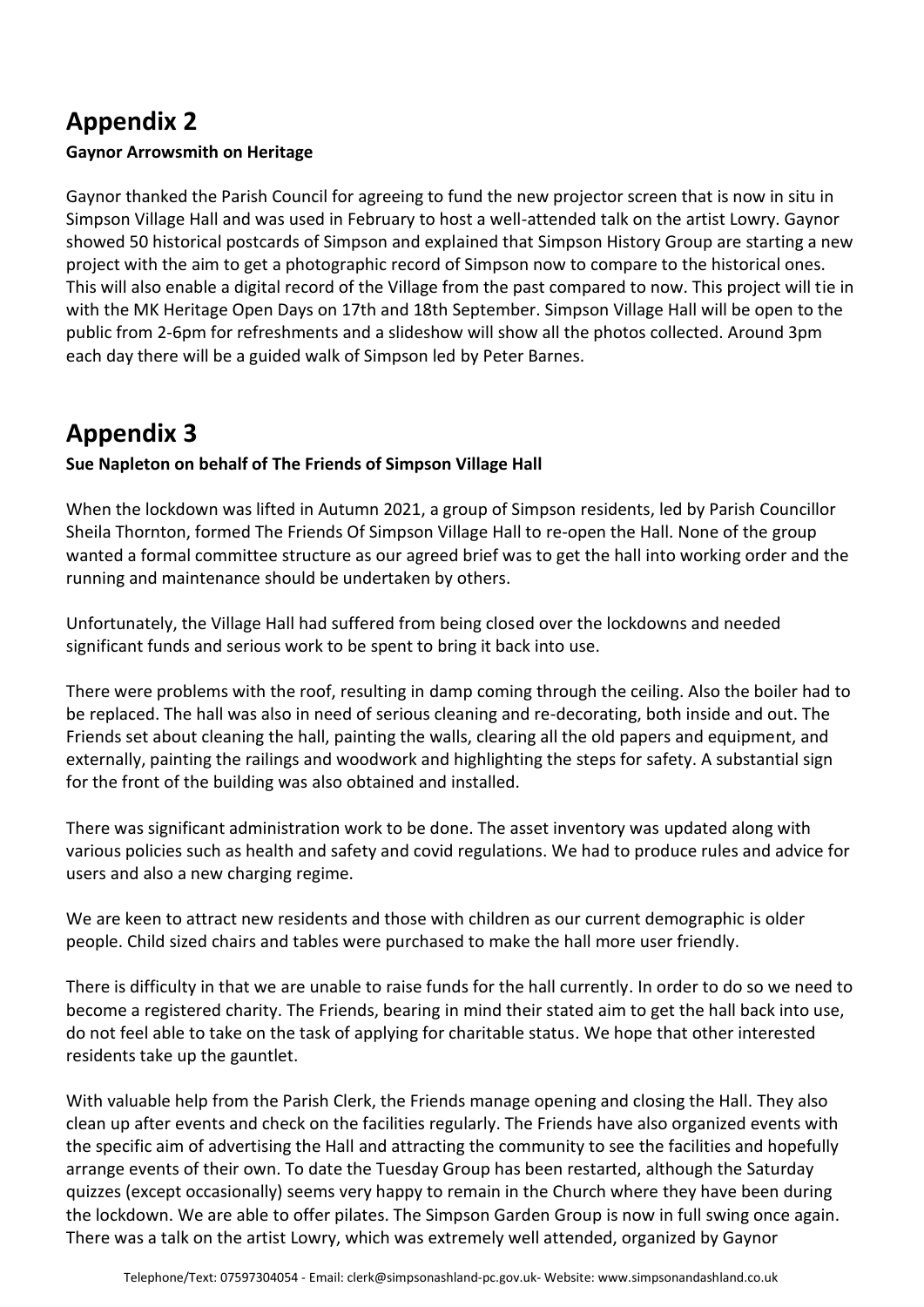Arrowsmith. If anyone has an interest or story to tell, please consider sharing it with an audience in the Hall.

A very successful Open Day took place in November which attracted a number of villagers and others from farther afield. The Mount held a Bring and Buy sale. For something lighter, the Friends arranged a social evening in February. There was live music, snacks and nibbles and a glass of wine – all for free. We have a loyal following from a steadfast band of supportive villagers, for whom we are extremely grateful, but we seem unable to attract new residents and volunteers to help run events and activities at the Hall or to attend the arranged events.

As for the future, the Hall is now in a usable state and has been praised by its users for it's clean wellequipped facilities and roomy dimensions. The charging regime is one of the cheapest in Milton Keynes. The future depends on interested person to volunteer to run and maintain the Hall, on ideas for events (and for people to organise). We hope that parents will come forward with suggestions. We need more regular use of the hall for example, yoga, art, talks, crafts, performances. Suggested ideas have been providing space for some services for example, chiropody, or use as a business meeting place. If you have a skill or craft why not share it.

We hope that a Facilities Manager for Simpson Village Hall and Ashland Lakeside will be appointed. We also need help with advertising. Suggestions for a way to improve our communication would be much appreciated.

There are a number of events in the Hall planned for the Jubilee weekend in June. Details of the events are in the monthly email bulletin. Please show your support. On Friday 20<sup>th</sup> May please come to Alarum Productions live performance of "I Dig Canals". Tickets are £8.

I am sure we all agree that the Village Hall is a very valuable asset for the Village. It is the hub of the community and if you want the community to thrive, please support the hall with ideas and offers to participate and help.

# **Appendix 4**

# **Caroline Vooght on behalf of the Ashland Lakeside Steering Group**

Ashland Lakeside is now really starting to take shape, and there's some great progress being made. Firstly, the building has a proper name, which we think reflects the surroundings and its Ashland location. The Steering Group encouraged input from all residents to select a name, and of the 15 suggestions, 3 were selected to go out to a vote. A vote was conducted at the end of March, promoted via Facebook, and Ashland Lakeside was chosen with nearly half of the votes, convincingly beating 'Ashland Pavilion' and 'The AMP'.

With the interior fit-out being conducted very competently by MK College, and the deck now taking shape, attention is now turning to the external fittings and security of the building and landscaping. The building is fitted with CCTV cameras, and railings will be fitted around the decking area. The front door is now on and The Parks Trust will support us by planting exterior shrubs and plants over the coming months.

We're very grateful for the generosity of Bridgman & Bridgman in Wolverton for their support with the sedum roof. If you're tall enough, or lucky to have a 'birds-eye view', you'll notice that only two-thirds of the roof is completed. The remaining section will be used by Bridgman & Bridgman as a test site for them to trial new plants and techniques. In exchange for this, they offered us a considerable saving on cost, which for those managing the budget, was warmly received!